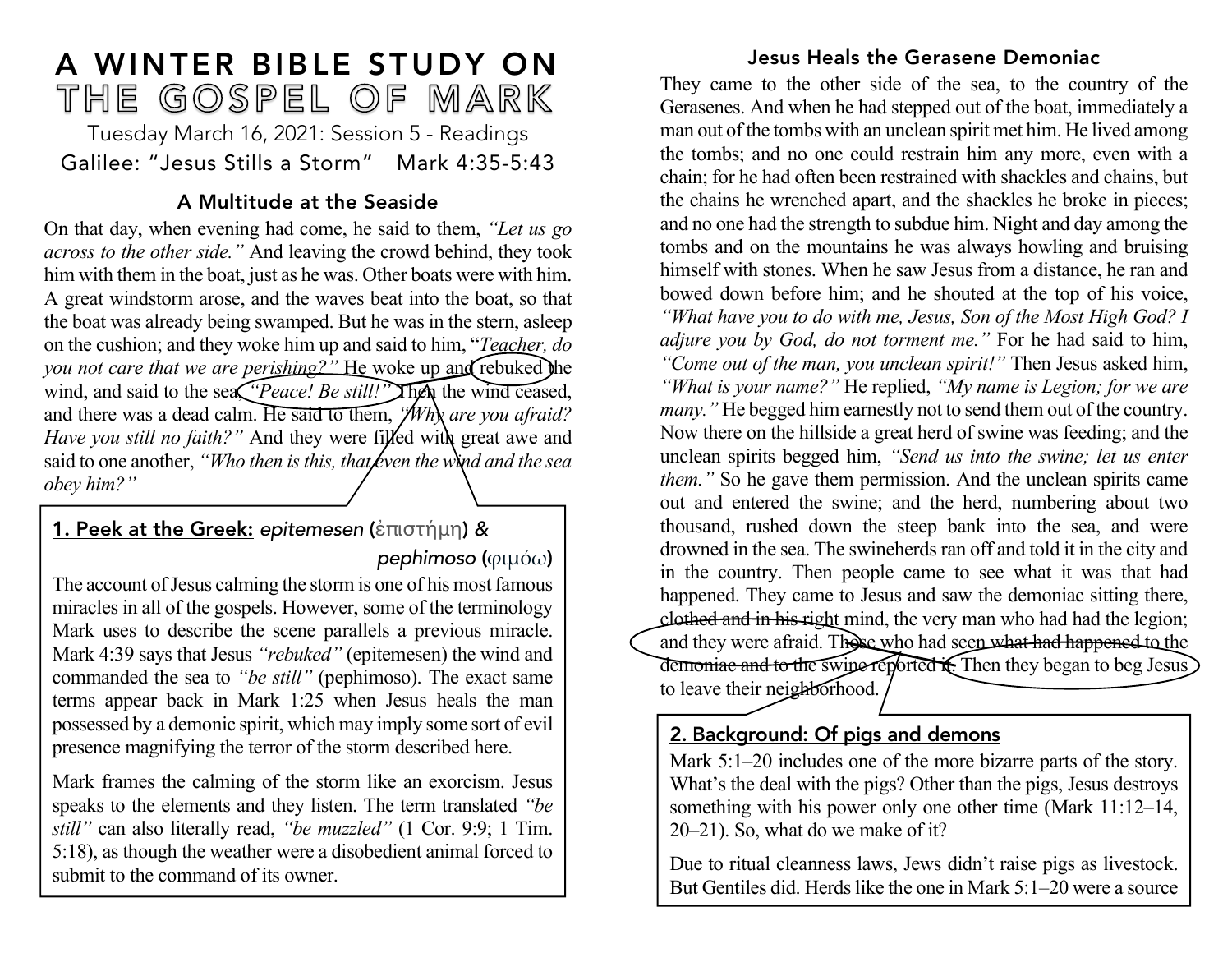### 2. Background: Of pigs and demons (Continued)

of income. Jesus doesn't actually command the demons to inhabit or kill the pigs, but he does give them permission. The dramatic end to the demons' power displays Jesus's ability to totally dominate demonic activity. Previously, the possessed man lived in a cemetery, broke every form of restraint placed on him, and walked around naked, cutting himself with stones and screaming at nearby residents. At the command of Jesus, all of that changed. The demons departed, and he sat down calmly before Jesus.

Yet how do the people from the city respond? *"They began to beg Jesus to depart from the region"* (5:17). Jesus had freed a man from a legion of demons. But the townsfolk cared only that the freedom had cost them their livestock. Rather than praise Jesus for what he had done, they were terrified by his power and cared more for their pigs than they did for this man now free from demonic oppression. Most of us aren't pig farmers. Following Jesus probably won't mean a complete collapse of our agricultural enterprise. But following Jesus does come with a cost. Sometimes the salvation he offers means depending wholly on him, instead of on what we've come to trust for safety—financial or otherwise.

Those who had seen what had happened to the demoniac and to the swine reported it. Then they began to beg Jesus to leave their neighborhood. As he was getting into the boat, the man who had been possessed by demons begged him that he might be with him. But Jesus refused, and said to him, *"Go home to your friends, and tell them how much the Lord has done for you, and what mercy he has shown you."* And he went away and began to proclaim in the Decapolis how much Jesus had done for him; and everyone was amazed.

# A Girl Restored to Life and a Woman Healed

When Jesus had crossed again in the boat to the other side, a great crowd gathered around him; and he was by the sea. Then one of the leaders of the synagogue named Jairus came and, when he saw him, fell at his feet and begged him repeatedly, *"My little daughter is at the point of death. Come and lay your hands on her, so that she may* *be made well, and live."* So he went with him. And a large crowd followed him and pressed in on him.

Now there was a woman who had been suffering from hemorrhages for twelve years. She had endured much under many physicians, and had spent all that she had; and she was no better, but rather grew worse. She had heard about Jesus, and came up behind him in the crowd and touched his cloak, for she said, "*If I but touch his clothes, I will be made well."* Immediately her hemorrhage stopped; and she felt in her body that she was healed of her disease. Immediately aware that power had gone forth from him, Jesus turned about in the crowd and said, "*Who touched my clothes?"* And his disciples said to him, *"You see the crowd pressing in on you; how can you say, 'Who touched me?' "* He looked all around to see who had done it. But the woman, knowing what had happened to her, came in fear and trembling, fell down before him, and told him the whole truth. He said to her, *"Daughter, your faith has made you well; go in peace, and be healed of your disease."*

While he was still speaking, some people came from the leader's house to say, *"Your daughter is dead. Why trouble the teacher any further?"* But overhearing what they said, Jesus said to the leader of the synagogue, *"Do not fear, only believe."* He allowed no one to follow him except Peter, James, and John, the brother of James. When they came to the house of the leader of the synagogue, he saw a commotion, people weeping and wailing loudly. When he had entered, he said to them, *"Why do you make a commotion and weep? The child is not dead but sleeping."* And they laughed at him. Then he put them all outside, and took the child's father and mother and those who were with him, and went in where the child was. He took her by the hand and said to her, *"Talitha cum,"* which means, *"Little girl, get up!"* And immediately the girl got up and began to walk about (she was twelve years of age). At this they were overcome with amazement. He strictly ordered them that no one should know this, and told them to give her something to eat.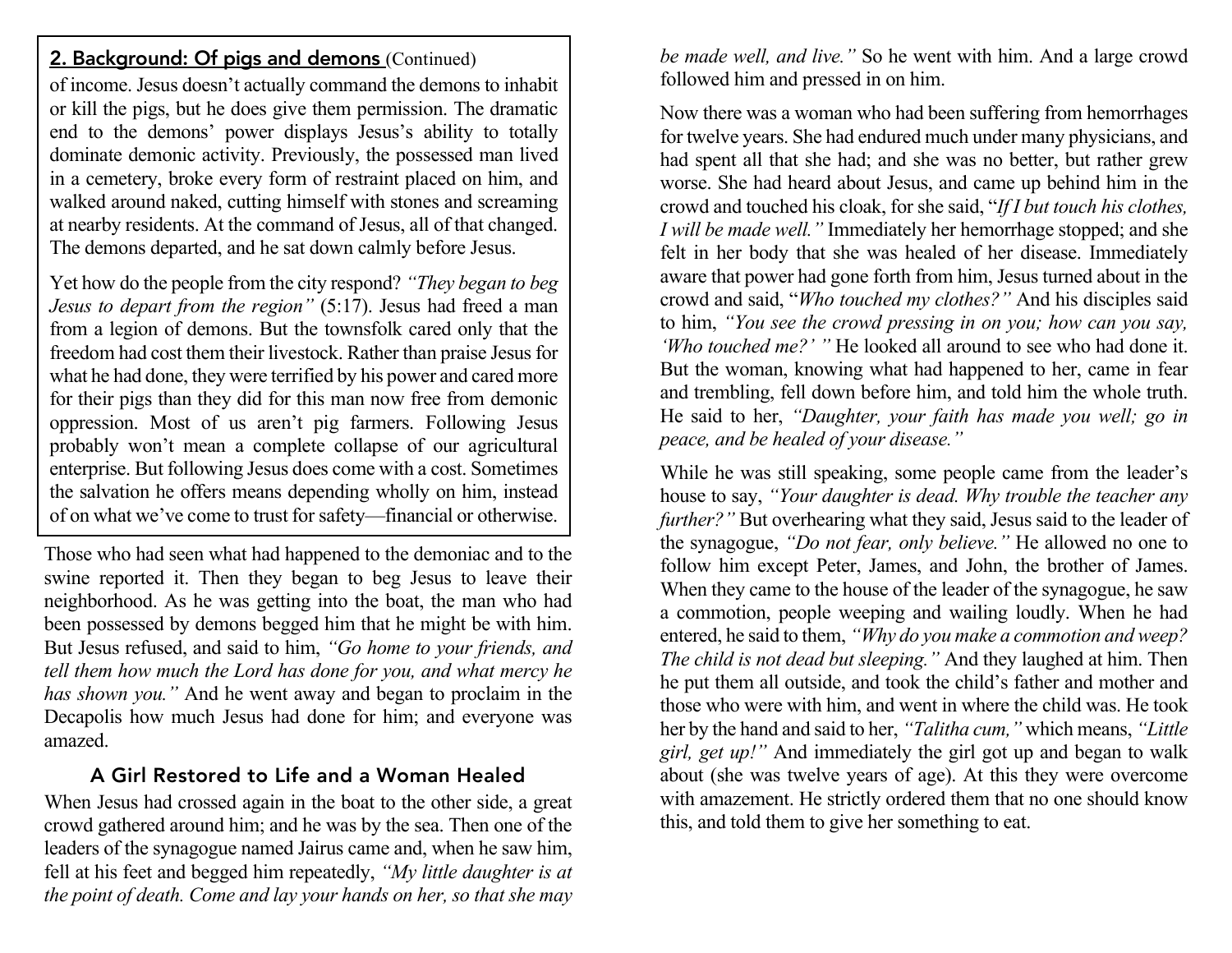# BACKGROUND ON THE GOSPEL OF MARK

# Gospel of Mark – From Fear to Faith (4:35-5:43)

https://mattdabbs.com/2008/02/28/gospel-of-mark-from-fear-to-faith-435-543/ The NIV chapter break between 4 and 5 is in an unfortunate place. 4:1- 34 is a distinct unit and 4:35-41 clearly fits together better with the miracles in chapter 5. There is a common theme in the four miracles in these verses. In each one people are afraid and each time Jesus points to the importance of moving from fear to faith.

### Jesus Calms the Storm (Mark 4:35-41):

What's the big deal…Jesus calms one storm on one sea to save one boat full of people. Out of all the storms, seas, and people who have needed saved why is this one such a big deal? Ben Witherington (Mark, 174) points out the first big picture item that is happening in this series of stories. What three forces in the ancient world can you name that would be outside your control? Nature? Powers? Death?

In these stories Jesus confronts these head on, commands them into submission, and wins. Notice what Jesus says to the storm, "Quiet! Be still!" He commands it. He speaks to it. He is re-creating and subduing nature. In the very beginning God separated the waters above from the waters below (Gen 1:7). In Mark 1:27 Jesus rebuked an evil spirit and it obeyed. In the next story Jesus rebukes a legion of demons and they obey. Jesus is not just calming one storm. He is demonstrating a far greater power through this one representative act. The kingdom of God is breaking in and people are going to need new wineskins in order to accept this new wine because what happens next is even more inconceivable. But first notice the reaction of the disciples – they were afraid and Jesus calls them to faith.

### Jesus Triumphs in Gentile territory (Mark 5:1-20):

In 4:35 Jesus said, "Let us go over to the other side." Other side of what? The Sea of Galilee. What was on the "other side?" Gentile country. We tend to read the Gospels very flat with one miracle being just as astounding as the next but that is not how they would have heard this. Jesus is crossing into enemy territory. On the way in they go

through a storm, which he stills. When they get there they dock the boat at a cemetery, next to a field of pigs, and a bleeding man filled with not just one demon (like in Galilee) but a legion of 2000 demons. In the words of Three Dog Night, this is the place "mama told me not to come." Just like with the storm, Jesus commands the demons out of the man and they obey.

From this point on we get a back and forth parallel between Jesus ministry in Galilee and his ministry in Gentile country across the Sea of Galilee. Each time they enter Gentile country they encounter a storm (BWIII, 174). The order of Jesus' miracles in Gentile/pagan country mirrors the ministry he did in Galilee (Jewish country). Ever wonder why Jesus fed 5000 and 4000? It was not 9000 Jews he fed. It was 5000 Jews the first time and 4000 Gentiles the second. What was Jesus very first miracle in Mark? He exorcised a demon in the synagogue in Galilee (Mark 1:21-28). After that crowds of sick Jews were put before Jesus for him to heal. What was the first miracle Jesus did on Gentile soil? He exorcised a demon (Mark 5:1-20). After that crowds of sick Gentiles were put before Jesus for him to heal. By the way, I give Witherington credit for bringing most of this to my attention.

But here is what the commentators miss. The disciples on the sea were afraid and Jesus pointed to faith. The crowds that came to see the healed many named "formerly possessed by Legion" were afraid and Jesus didn't point to faith. How could he? They didn't have the Torah, prophets, etc. What did Jesus do? He told him, "Go home to your own people and tell them how much the Lord has done for you and how he has had mercy on you." N.T. Wright points out that this man was the first apostle to the Gentiles rather than Paul (Mark for Everyone, 57). Instead of pointing them toward faith, he pointed this freed man to teach them about the Lord and his mercy to build their faith. The two stories that follow also deal with faith.

### Jairus' daughter and a Sick Woman (5:21-43):

Jairus comes to Jesus with a bold statement of faith, "He pleaded earnestly with him, 'My little daughter is dying. Please come and put your hands on her so that she will be healed and live.' So Jesus went with him." (5:23-24). By the way verse 24 makes a great memory verse! Mark departs that story for a moment in one of his classic "Markan